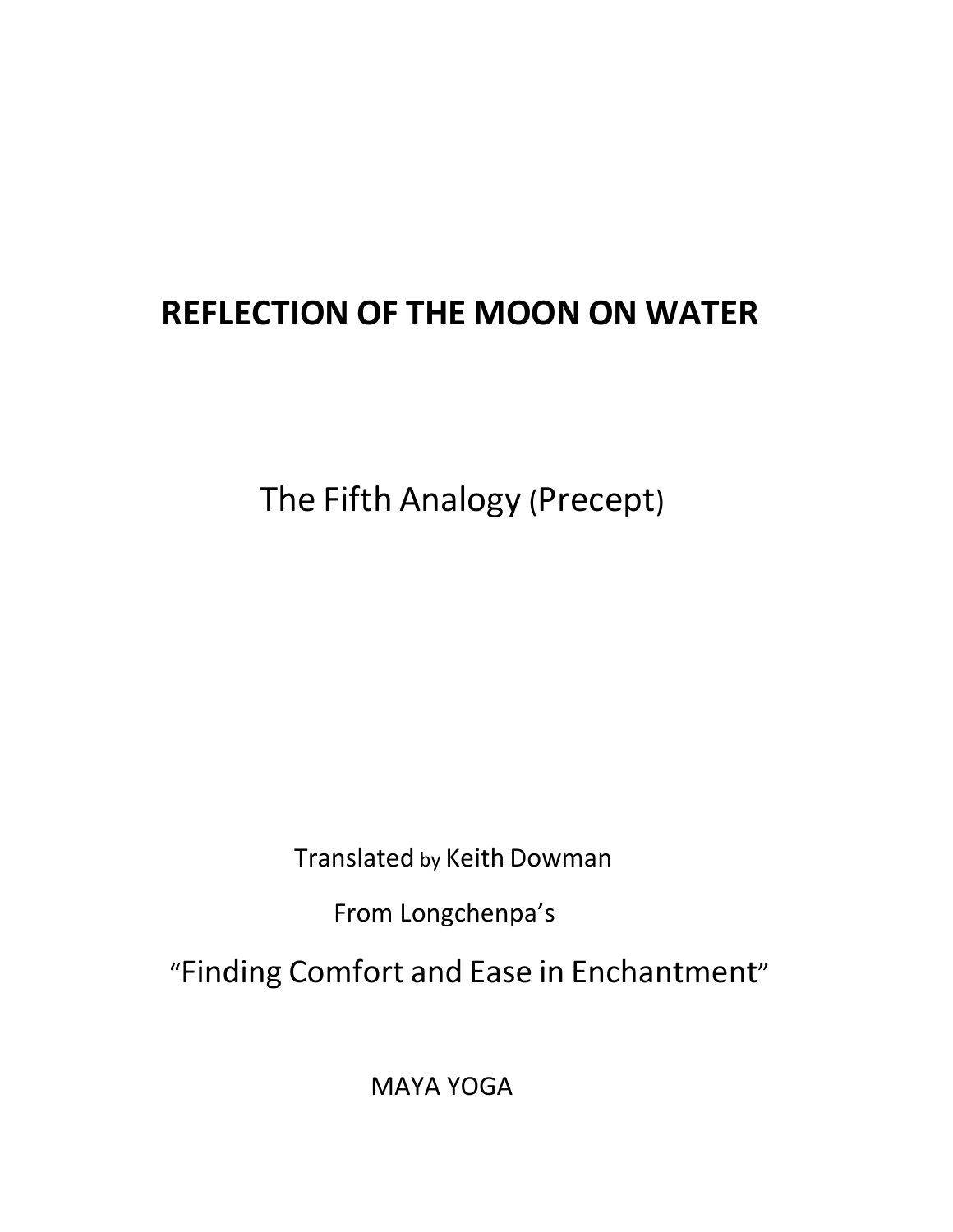The Buddhas in their wisdom have said all experience is the reflection of the moon on water and here I explain it to you so you may realize it directly.

In the deep pellucid lake of mind's nature lie bright images of spontaneity, timelessly arisen; but the rough polluting waves of dualistic perception roils the clarity already churned by the storm of concepts.

That worldly confusion springs from belief in an ego, a self, and primal awareness now opaque, dull and emotional. sinks into beginingless and endless samsara.

Just as the star's reflection in a pellucid pool of water shines steadily, absent yet apparent, so delusory images appear in the still mirror of the mind, and those evanescent images worry us.

Nothing solid, nothing to grasp, no specific marks, nothing to identify, neither existent nor nonexistent, but beyond real and unreal, that is what the Buddhas intend by "reflection".

Color and form, all sensory perception, therefore are like the reflection of the moon on water: because there is appearance without existence, because nothing permanent can be found, because it's features, uncongealing, uncrystallizing, uncompounded , remain but a film of light-form, the constructs of the eye, the visual faculty and cognition, suffused by emptiness, are but hollow fictions, reflections of the moon on water.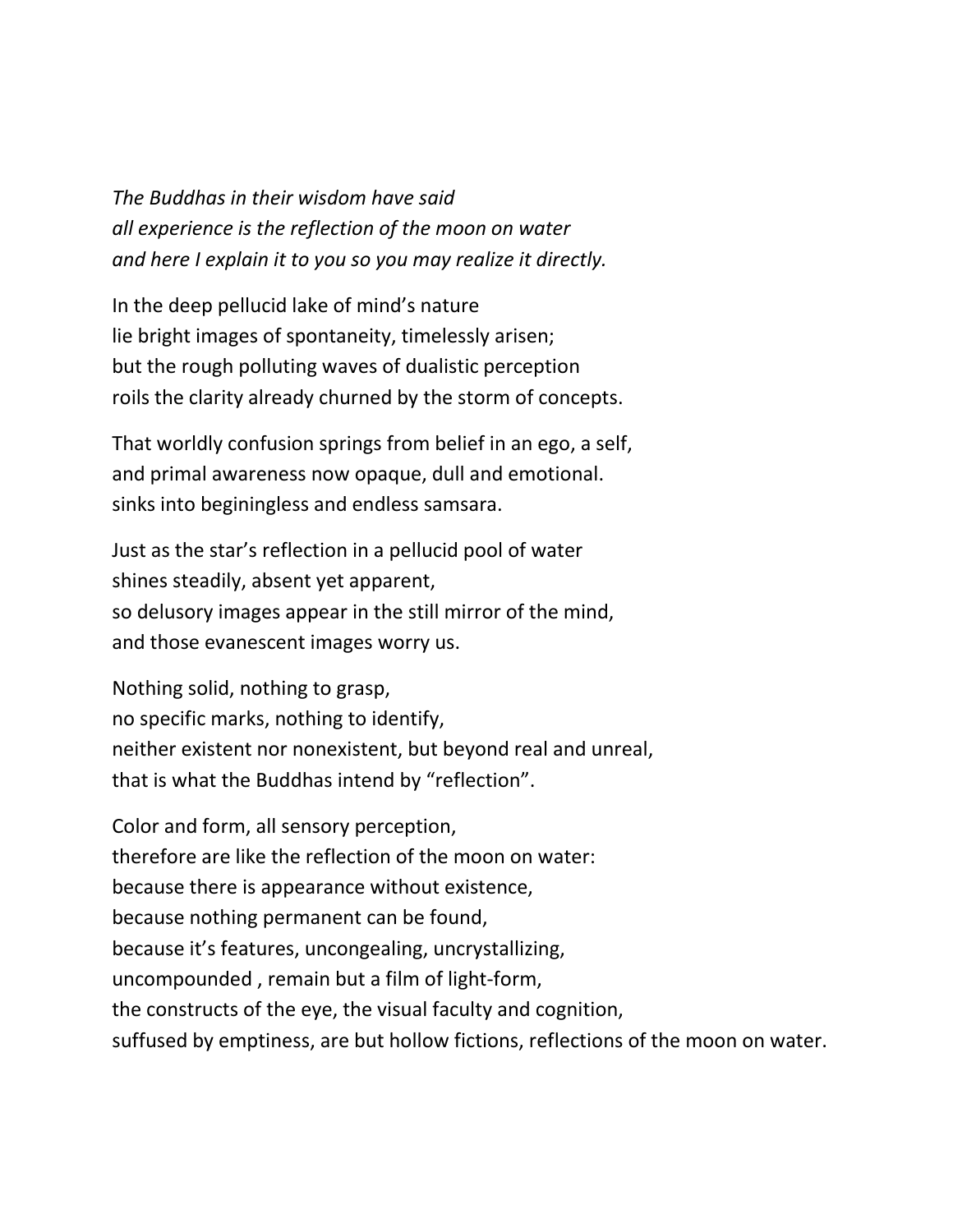We see all things as devoid of truth, like a ghost, like a banana palm, without a core

The mind, uncircumscribed, uncontaminated, uncontrived like the reflection of the moon on water, simple, empty light form, unstructured, we now know as profoundly peaceful, thought – free, utterly inexpressible primal awareness, unmoving from the space of its own clarity.

Insofar as the moon appearing on water is not the moon, so multiplicity as it occurs cannot be substantiated; free of conceptually imputed divisions of time, beyond any conceptual elaboration, let it be, just let it be.

Since pure mind has no purpose whatsoever, we envision it without outside or inside, beyond thought; since reality surpasses all invidious, partial distinctions, we give up the struggle for spiritual capital and status.

Unthought, always a multiplicity, as primordial space, everything that appears, however it appears, all things are like the reflection of moon on water; not true, not false, samsara and nirvana the same, let the mind relax into the space of reality just as it is.

The apparent world and all our lives, samsara and nirvana, are our pictured forms of emptiness, like the moon on water, nothing in origin , nothing in their advent, nothing in the moment, duplicitously imputed by the intellect as true or false, real or unreal, why should we cling to opinions and preferences?

So long as the intellect compulsively assumes an ego, or Self, there is no possibility of release from samsara; yet beyond belief, naturally settled, in genuine ease,